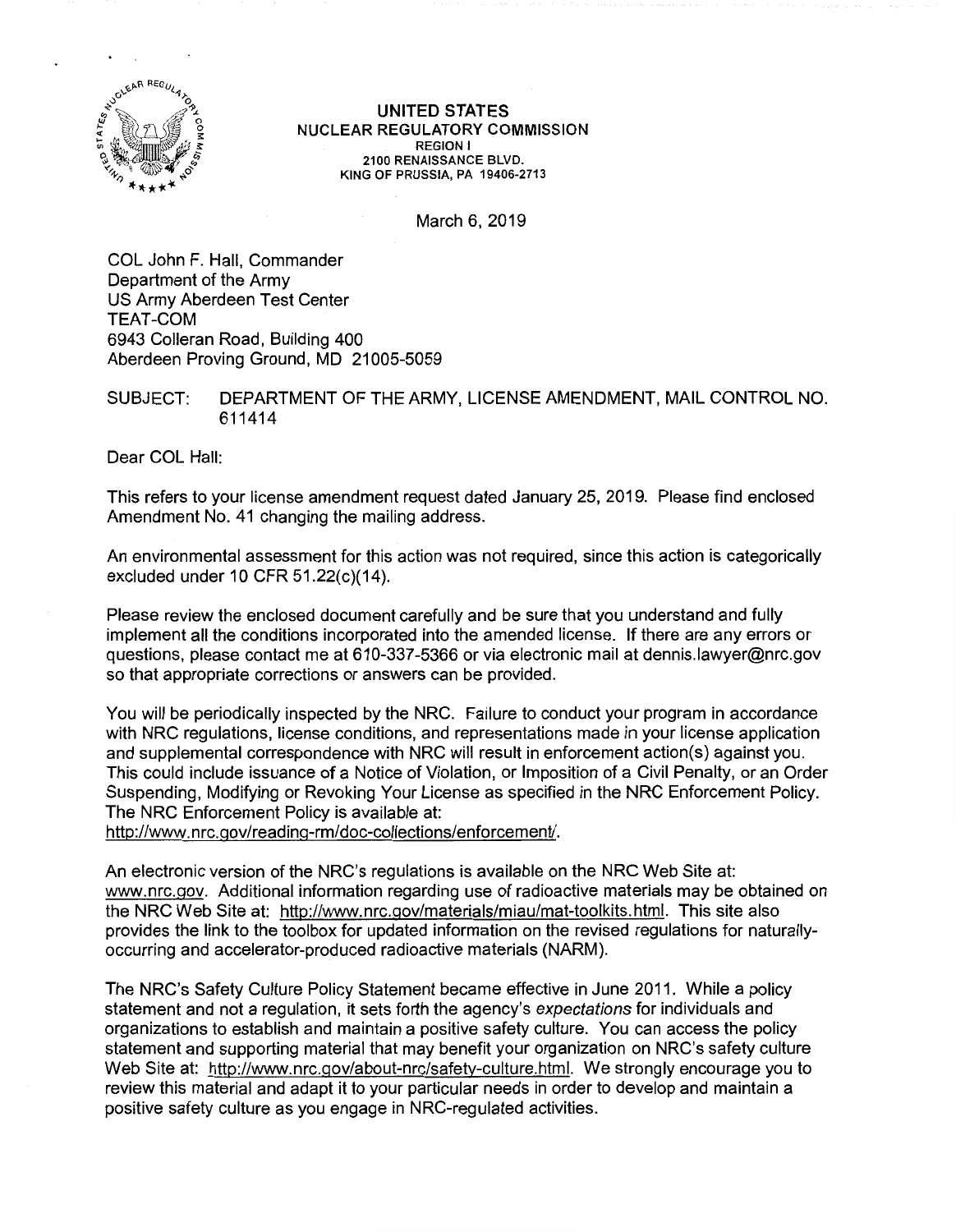$\ddot{\phantom{0}}$ 

In accordance with 10 CFR 2.390 of the NRC's "Rules of Practice," a copy of this letter and its enclosure will be available electronically for public inspection in the NRC Public Document Room or from the NRC's document system (ADAMS). ADAMS is accessible from the NRC Web Site at: http://www.nrc.gov/reading-rm/adams.html.

Thank you for your cooperation.

Sincerely,

*c9~~* 

Dennis R. Lawyer, Health Physicist Commercial, Industrial, R&D and Academic Branch Division of Nuclear Materials Safety Region I

Docket No. 04007354 License No. SUB-834 Mail Control No. 611414

Enclosure: Amendment No. 41

cc: Stephen Acker, Radiation Safety Officer